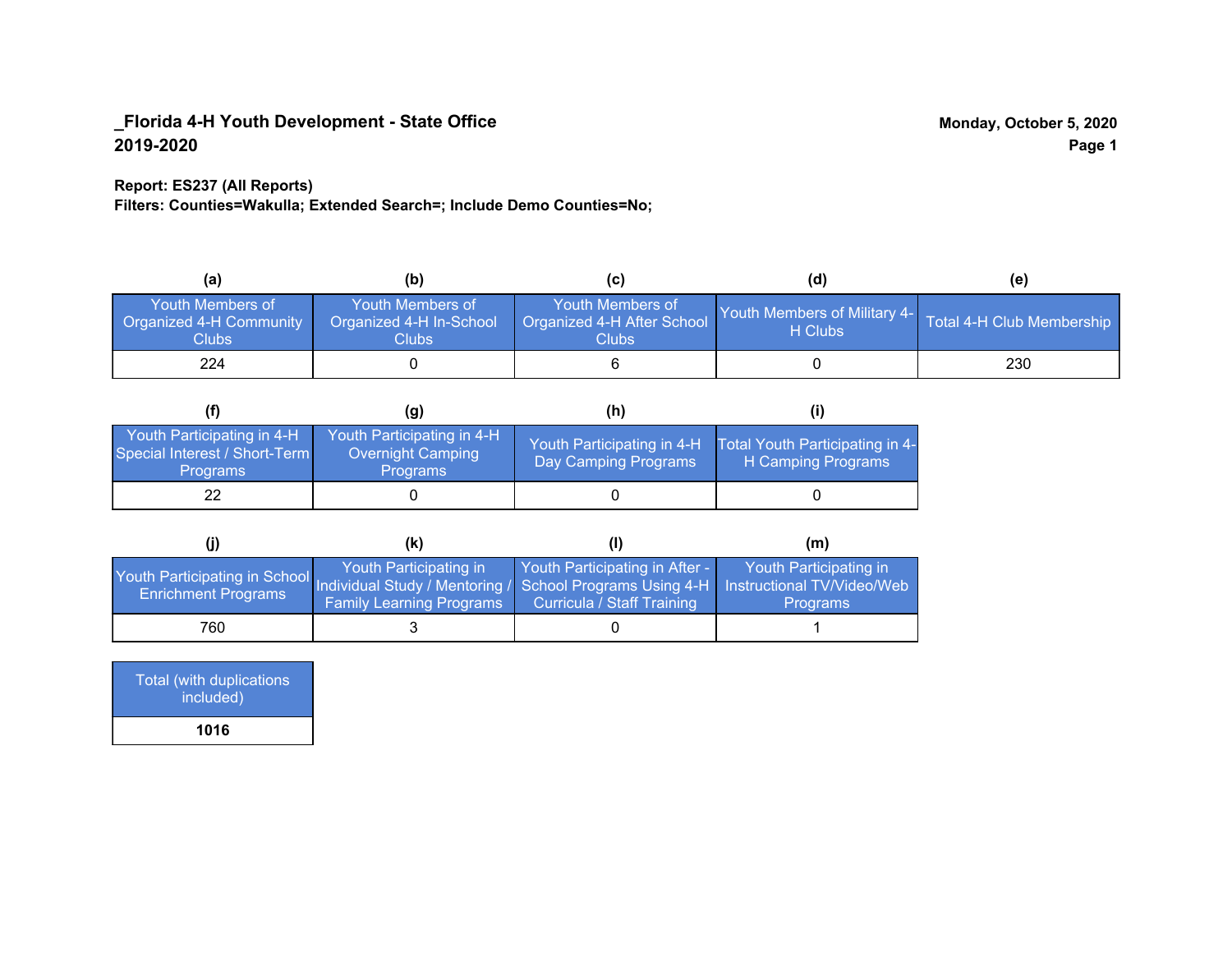**Report: ES237 (All Reports)**

**Filters: Counties=Wakulla; Extended Search=; Include Demo Counties=No;**

## **School Grade (duplications eliminated)**

| <b>Kinder</b> | <sup>1</sup> st | <b>Znd</b> | 3rd | 4th | $-5th$ | 6th | 7 <sub>th</sub> | 8th | 9th | 10th |  | 14th 12th Post HS Not in School Special | <b>Total</b> |
|---------------|-----------------|------------|-----|-----|--------|-----|-----------------|-----|-----|------|--|-----------------------------------------|--------------|
|               | 18              |            |     | 302 | 245    | 279 | 18              |     |     |      |  |                                         | 946          |

# **Gender of 4-H Youth Participants (duplications eliminated)**

| Male | Female | Total |
|------|--------|-------|
| 458  | 488    | 946   |

# **Place of Residence of 4-H Youth Participants (duplications eliminated)**

| <b>Farm</b> | Towns of under 10,000 and<br>rural non-farm | Towns and cities (10,000-<br>50,000), and their suburbs | Suburbs of cities of over<br>50,000 | Central cities of over 50,000 | Total |
|-------------|---------------------------------------------|---------------------------------------------------------|-------------------------------------|-------------------------------|-------|
| 24          | 291                                         | 262                                                     | 369                                 |                               | 946   |

# **Total 4-H Youth Participants (duplications eliminated)**

**Total** 

**<sup>946</sup> Note: The four totals on this page should all match.**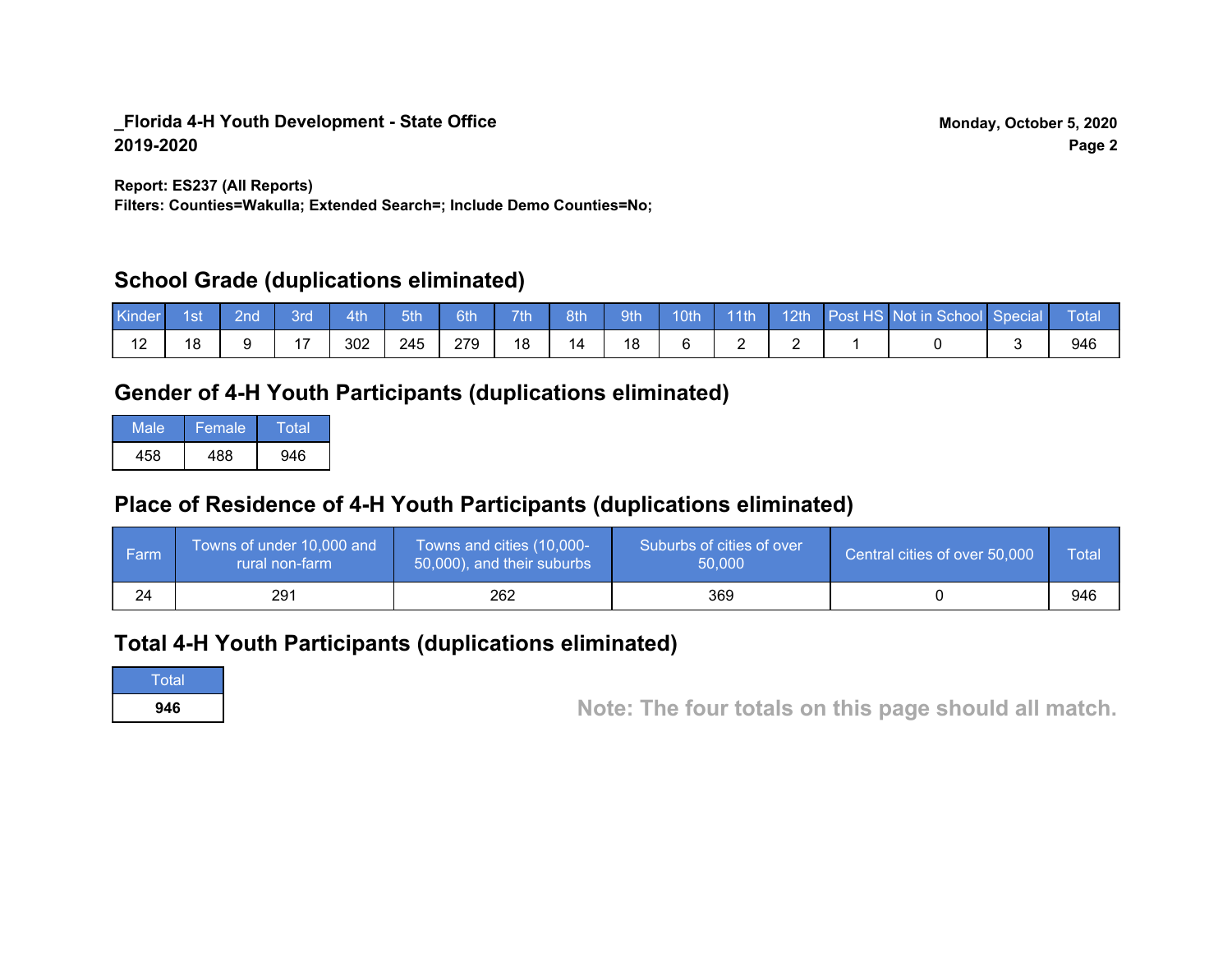**Report: ES237 (All Reports)**

**Filters: Counties=Wakulla; Extended Search=; Include Demo Counties=No;**

| <b>ETHNICITY</b>          | <b>TOTAL YOUTH</b> |
|---------------------------|--------------------|
| <b>Hispanic or Latino</b> | 79                 |
| Not Hispanic or Latino    | 867                |

Directions: Type in the appropriate numbers for your project. Ethnicity is separate from race. YOu should indicate an ethnicity category for each participant and all racial categories that apply to each participant (i.e. a participant of more than one race would be recorded in each applicable racial category). Ideally, your total participants should equal the total of numbers in your ethicity section. Totals of racial categories will be equal to or greater than your total participants if they all report racial information.

4-H Youth Participants: Any youth taking part in programs provided as a result of action by extension personnel (professional. Paraprofessional. And volunteer). This includes youth participation in programs conducted through 1862, 1890, and 1994 land-grant universities, EFNEP, urban gardening, and other programs that may not actually use the 4-H name and emblem with participants.

| <b>RACE</b>                               | <b>TOTAL YOUTH</b> |
|-------------------------------------------|--------------------|
| American Indian or Alaskan Native         | O                  |
| Asian                                     | 20                 |
| <b>Black or African American</b>          | 137                |
| Native Hawaiian or other Pacific Islander | 1                  |
| White                                     | 711                |
| Youth Indicating More Than One Race       | 71                 |
| <b>Undetermined</b>                       | 6                  |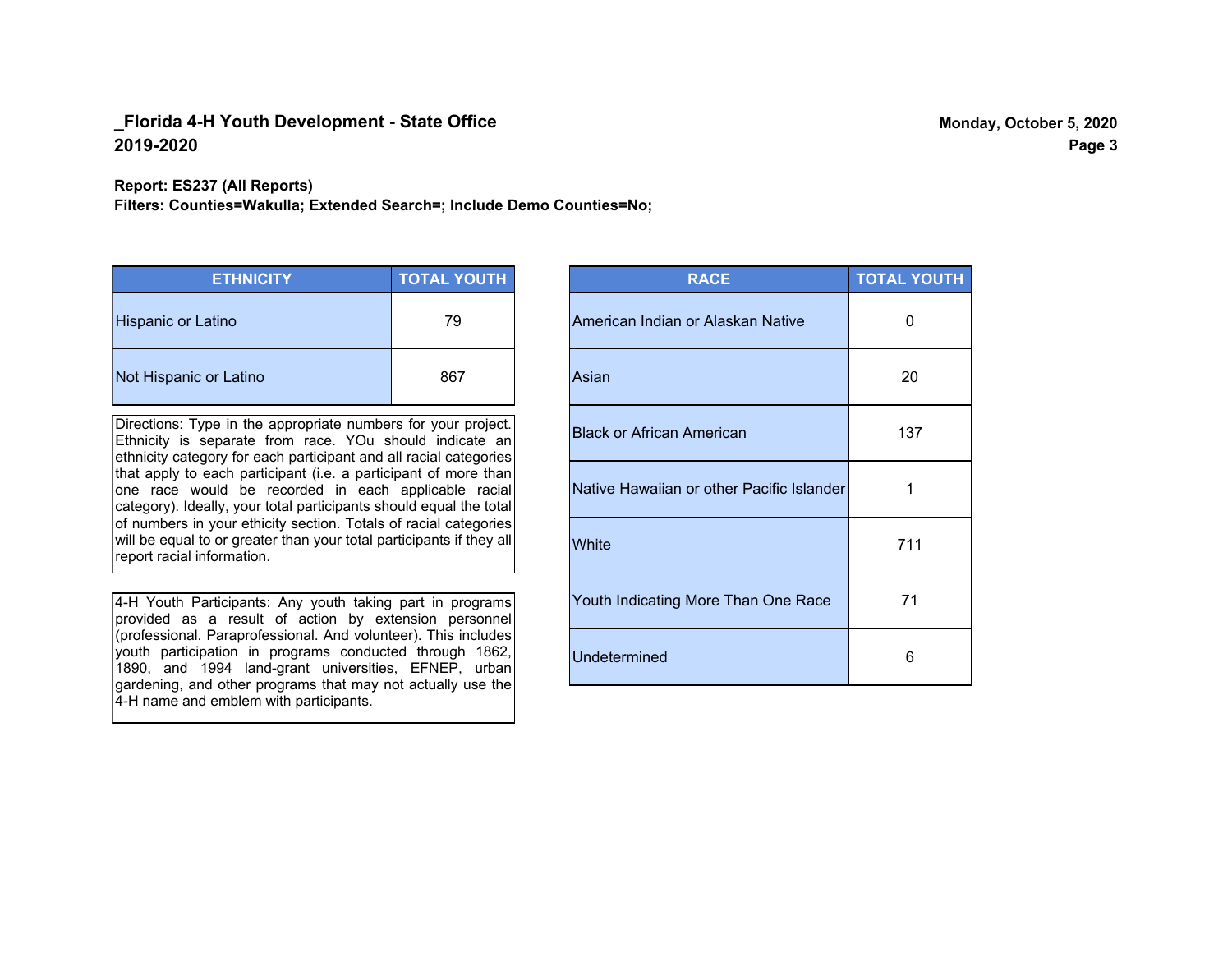**Report: ES237 (All Reports)**

**Filters: Counties=Wakulla; Extended Search=; Include Demo Counties=No;**

| Total Number of<br><b>Adult Volunteers</b> | <b>Total Number of</b><br><b>Youth Volunteers</b> | Total |
|--------------------------------------------|---------------------------------------------------|-------|
| 83                                         |                                                   | 91    |

Adult Volunteer: Unpaid support for the 4-H program by an individual beyond high school age.

Youth Volunteer: Unpaid support for the 4-H program by a person who has not yet graduated from high school.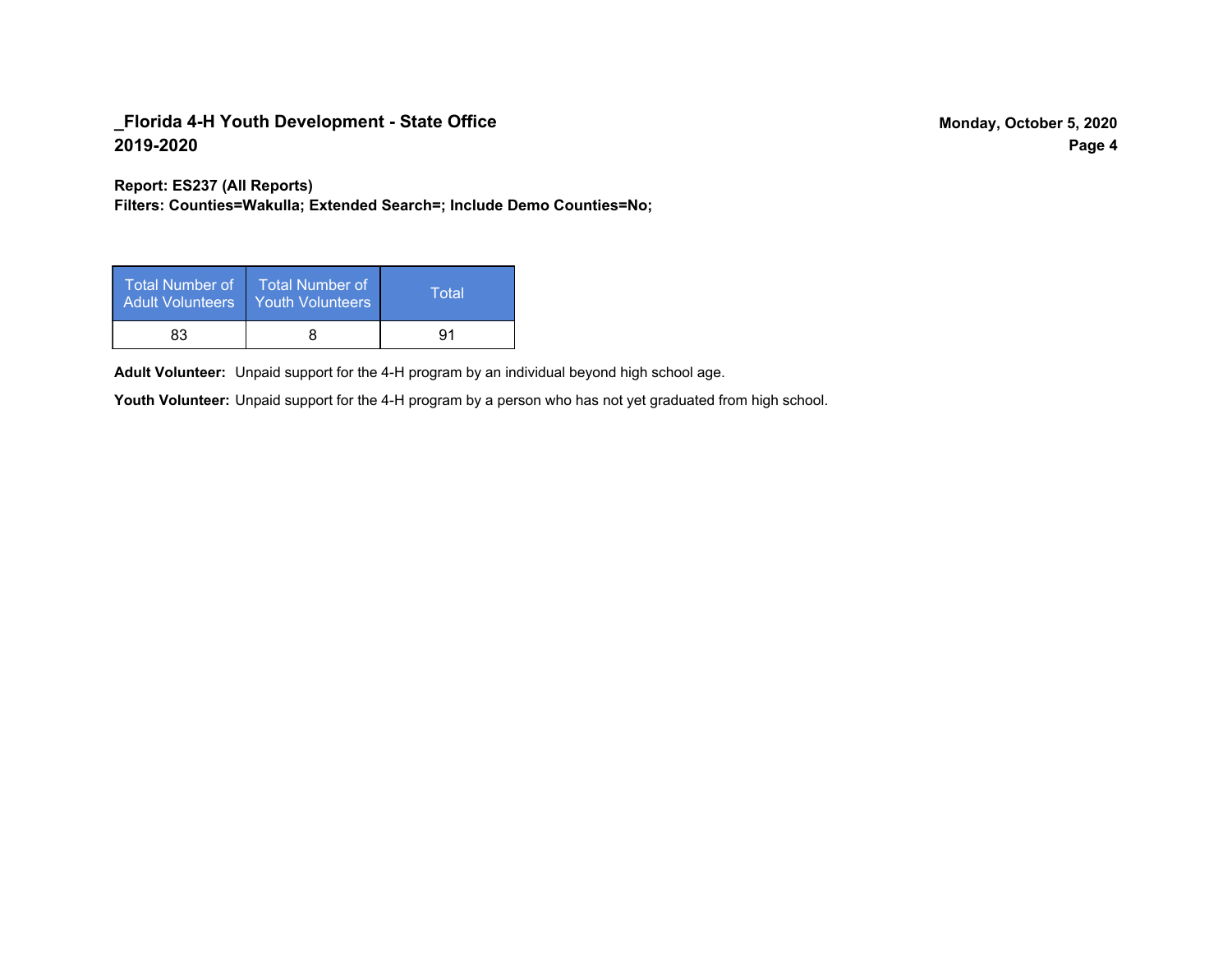61

### **Filters: Counties=Wakulla; Extended Search=; Include Demo Counties=No; Report: ES237 (All Reports)**

### **Ag in the Classroom**

| : Agriculture Awareness                   |    |
|-------------------------------------------|----|
| School Enrichment - Agriculture Awareness | 60 |
| School Enrichment - Pizza Garden          |    |

#### **Animals**

| (4-H Cloverbuds- ANIMALS & PETS)-retired project | 0              |
|--------------------------------------------------|----------------|
| (CAGED BIRDS) Retired Project                    | 0              |
| (GOATS) Retired Project                          | 0              |
| (GOATS-Pygmy) Retired Project                    | 0              |
| (HORSE-Advanced Horsemanship) Retired Project    | 0              |
| (HORSE - Horsemanship Science) Retired Project   | 0              |
| (LLAMAS AND ALPACAS)-retired project             | 0              |
| (POCKET PETS) Retired Project                    | 0              |
| <b>ANIMAL SCIENCES</b>                           | 0              |
| <b>BEEF</b>                                      | 2              |
| <b>CATS</b>                                      | 1              |
| <b>DAIRY CATTLE</b>                              | 0              |
| <b>DOGS</b>                                      | 4              |
| GOATS (Dairy)                                    | 2              |
| GOATS (Meat)                                     | 0              |
| <b>HORSE</b>                                     | 16             |
| <b>HORSE</b> (Horseless Horse)                   | $\overline{7}$ |
| <b>PETS</b>                                      | 0              |
| <b>POULTRY</b>                                   | 10             |
| <b>RABBITS</b>                                   | 0              |
| <b>SHEEP</b>                                     | 0              |
| <b>SWINE</b>                                     | 0              |
|                                                  | 42             |

### **Biological Sciences**

| (4-H Cloverbuds-SCIENCE & TECHNOLOGY) Retired Project | $\Omega$ |
|-------------------------------------------------------|----------|
| (Marine/Aquatic-AQUARIUMS) Retired Project            | $\Omega$ |
| (Marine/Aquatic- WETLANDS) Retired Project            | $\Omega$ |
| (Sciences-WINGS) Retired Project                      | $\Omega$ |
| (Wildlife - Bats) Retired Project                     | $\Omega$ |
| (Wildlife - Butterflies- WINGS) Retired Project       | $\Omega$ |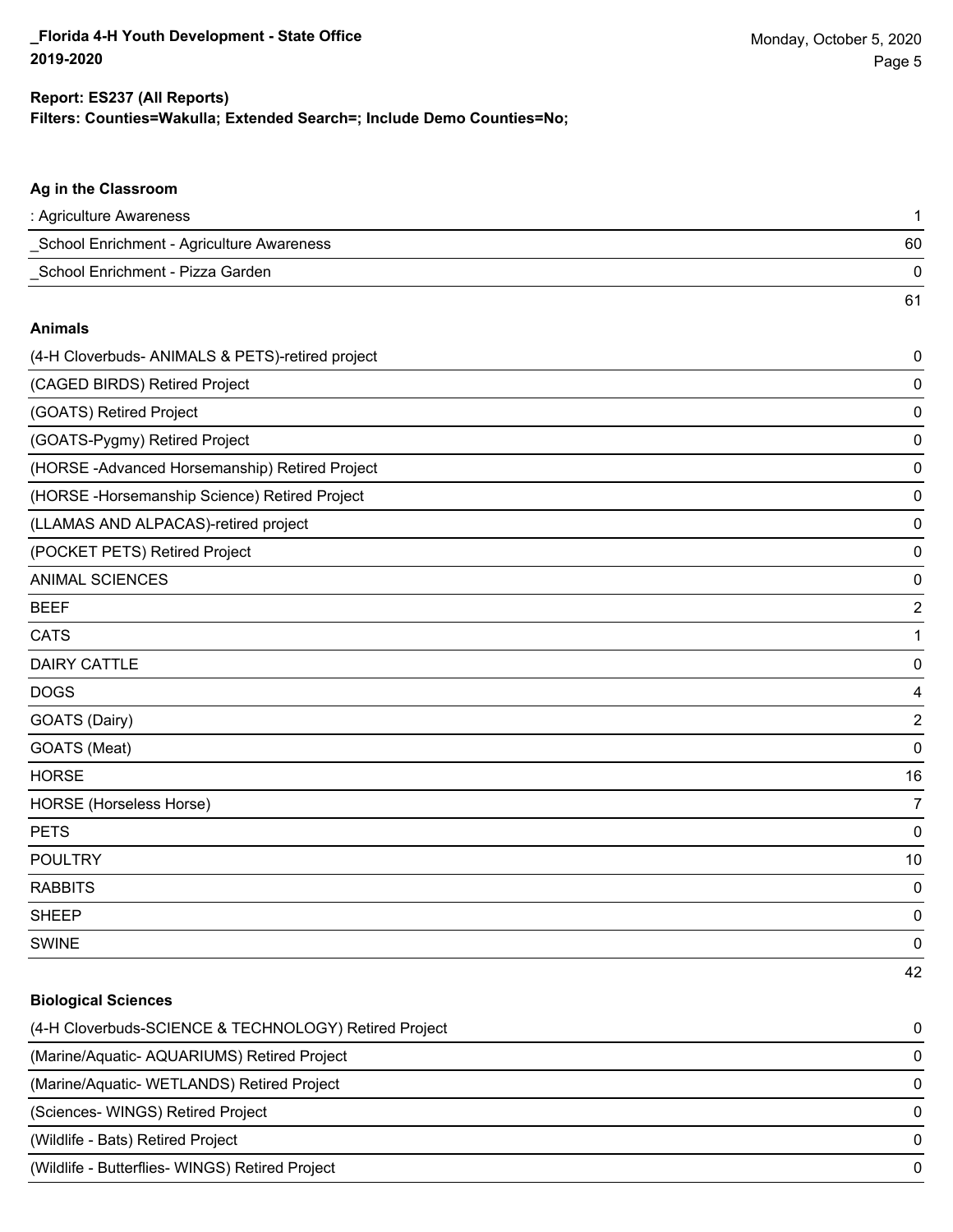## **Report: ES237 (All Reports)**

**Filters: Counties=Wakulla; Extended Search=; Include Demo Counties=No;**

| (Wildlife- BLUEBIRDS) Retired Project                     | 0   |
|-----------------------------------------------------------|-----|
| : ABCs of ENTOMOLOGY                                      | 0   |
| : Entomology-Apiary/Beekeeping                            | 0   |
| : Meat Sciences                                           | 0   |
| : Natural Sciences                                        | 0   |
| School Enrichment - Embryology                            | 0   |
| School Enrichment- Natural Sciences                       | 0   |
| <b>INSECTS (ENTOMOLOGY)</b>                               | 0   |
| MARINE SCIENCE AND AQUATIC SCIENCES                       | 0   |
| <b>SCIENCE DISCOVERY</b>                                  | 6   |
| <b>VETERINARY SCIENCE</b>                                 | 0   |
|                                                           | 6   |
| <b>Civic Engagement</b>                                   |     |
| (4-H Cloverbuds- CITIZENSHIP)-retired project             | 0   |
| (Citizenship-INTERGENERATIONAL) Retired Project           | 0   |
| <b>CITIZENSHIP</b>                                        | 3   |
| CITIZENSHIP-COMMUNITY SERVICE                             | 5   |
| CULTURAL AND GLOBAL EDUCATION                             | 0   |
|                                                           | 8   |
| <b>Communications and Expressive Arts</b>                 |     |
| (4-H Cloverbuds- COMMUNICATIONS) Retired Project          | 0   |
| (4-H Cloverbuds- VISUAL-LEISURE ARTS) Retired Project     | 0   |
| (FILMMAKING) Retired Project                              | 0   |
| (LEISURE ARTS- Arts & Crafts) Retired Project             | 0   |
| (Leisure Arts- COLLECTIBLES) Retired Project              | 0   |
| (PHOTOGRAPHY) Retired Project                             | 0   |
| (PUBLIC SPEAKING) Retired Project                         | 0   |
| (VISUAL ARTS) Retired Project                             | 0   |
| School Enrichment - 4-H Tropicana Public Speaking Program | 700 |
| <b>COMMUNICATIONS AND PUBLIC SPEAKING</b>                 | 0   |
| <b>EXPRESSIVE ARTS</b>                                    | 0   |
| <b>VISUAL ARTS</b>                                        | 0   |
|                                                           | 700 |
| <b>Community / Volunteer Service</b>                      |     |

(Citizenship-PUBLIC ADVENTURES) Retired Project 0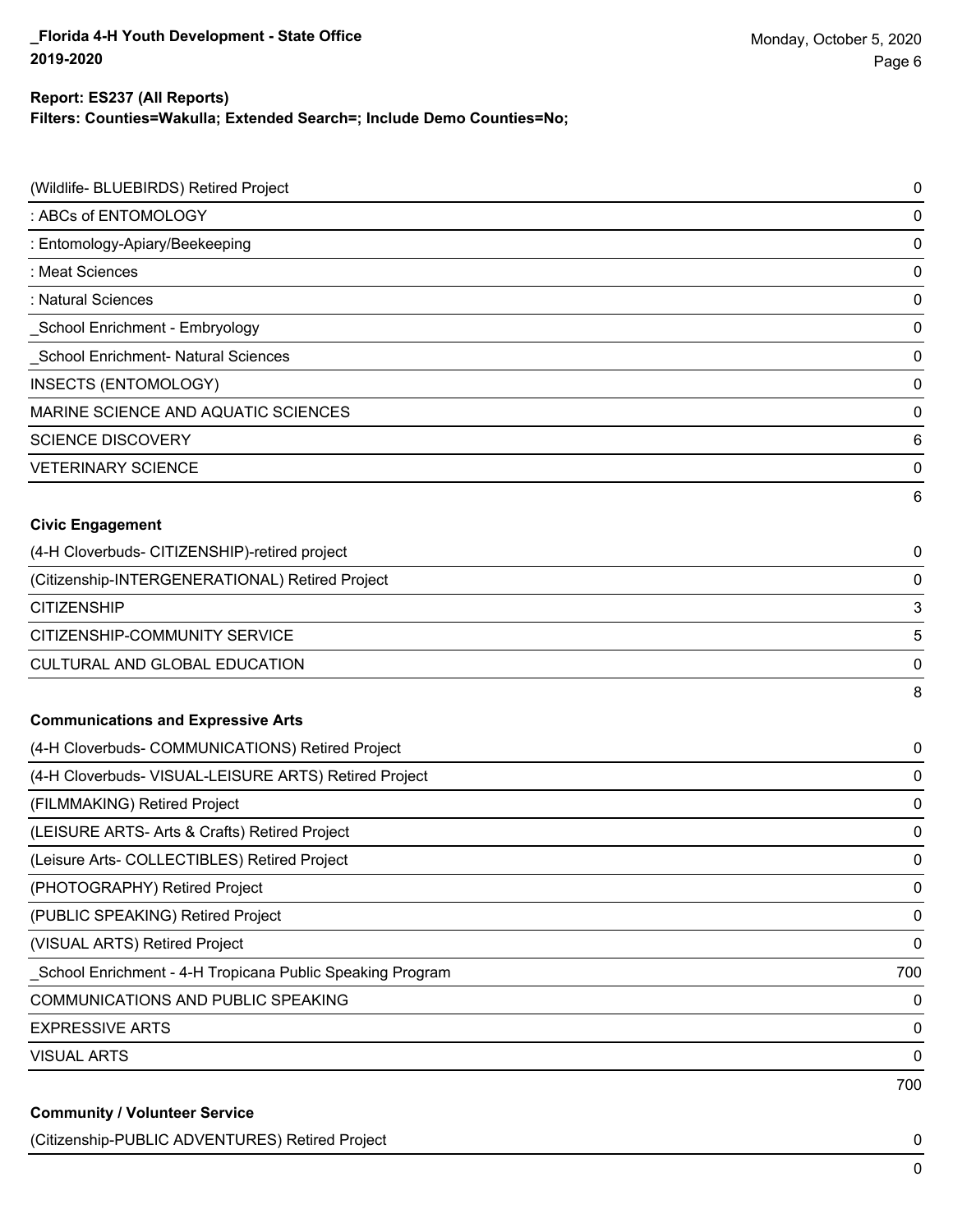**Consumer and Family Science**

#### **Filters: Counties=Wakulla; Extended Search=; Include Demo Counties=No; Report: ES237 (All Reports)**

| (4-H Cloverbuds- CLOTHING) Retired project                   | 0  |
|--------------------------------------------------------------|----|
| (CHILD DEVELOPMENT Babysitting) Retired Project              | 0  |
| (Clothing - SELECTION) Retired Project                       | 0  |
| (Clothing - SEWING) Retired Project                          | 0  |
| (Clothing-Sewing- QUILTING) Retired Project                  | 0  |
| (CONSUMER EDUCATION AND SHOPPING) Retired Project            | 0  |
| (Human Development - Talking with TJ) Retired Project        | 0  |
| (HUMAN DEVELOPMENT) Retired Project                          | 0  |
| (Human Development-CHOICES) Retired Project                  | 0  |
| (Money Management -FINANCIAL CHAMPIONS) Retired Project      | 0  |
| : Consumer Choices Event                                     | 0  |
| 4-H CLOVERBUDS                                               | 47 |
| Animal Science- ALL ABOUT ANIMALS                            | 0  |
| Animal Sciences- LIVESTOCK JUDGING                           | 0  |
| Animals-PETS/SMALL ANIMALS                                   | 0  |
| CHILD DEVELOPMENT & CHILD CARE                               | 0  |
| Citizenship-SERVICE LEARNING                                 | 0  |
| <b>CLOTHING &amp; SEWING</b>                                 | 6  |
| <b>Exploring Farm Animals</b>                                | 0  |
| Hog-n-Ham Project                                            | 0  |
| Marine Science                                               | 0  |
| <b>MONEY MANAGEMENT</b>                                      | 0  |
| Performing Arts-DANCE/MOVEMENT                               | 0  |
| Pet Pals                                                     | 0  |
| Plant Pals, K-3 (5-8 yrs)                                    | 0  |
| test                                                         | 0  |
| Wildlife - Birds                                             | 0  |
|                                                              | 53 |
| <b>Environmental Education / Earth Sciences</b>              |    |
| (4-H Cloverbuds- ENVIRONMENT-Earth Sciences) Retired Project | 0  |
| : Recycling                                                  | 0  |
| : Water Education                                            | 0  |
| School Enrichment - Project Learning Tree                    | 0  |
| School Enrichment- Environmental Sciences                    | 0  |
| <b>EARTH SCIENCES</b>                                        | 0  |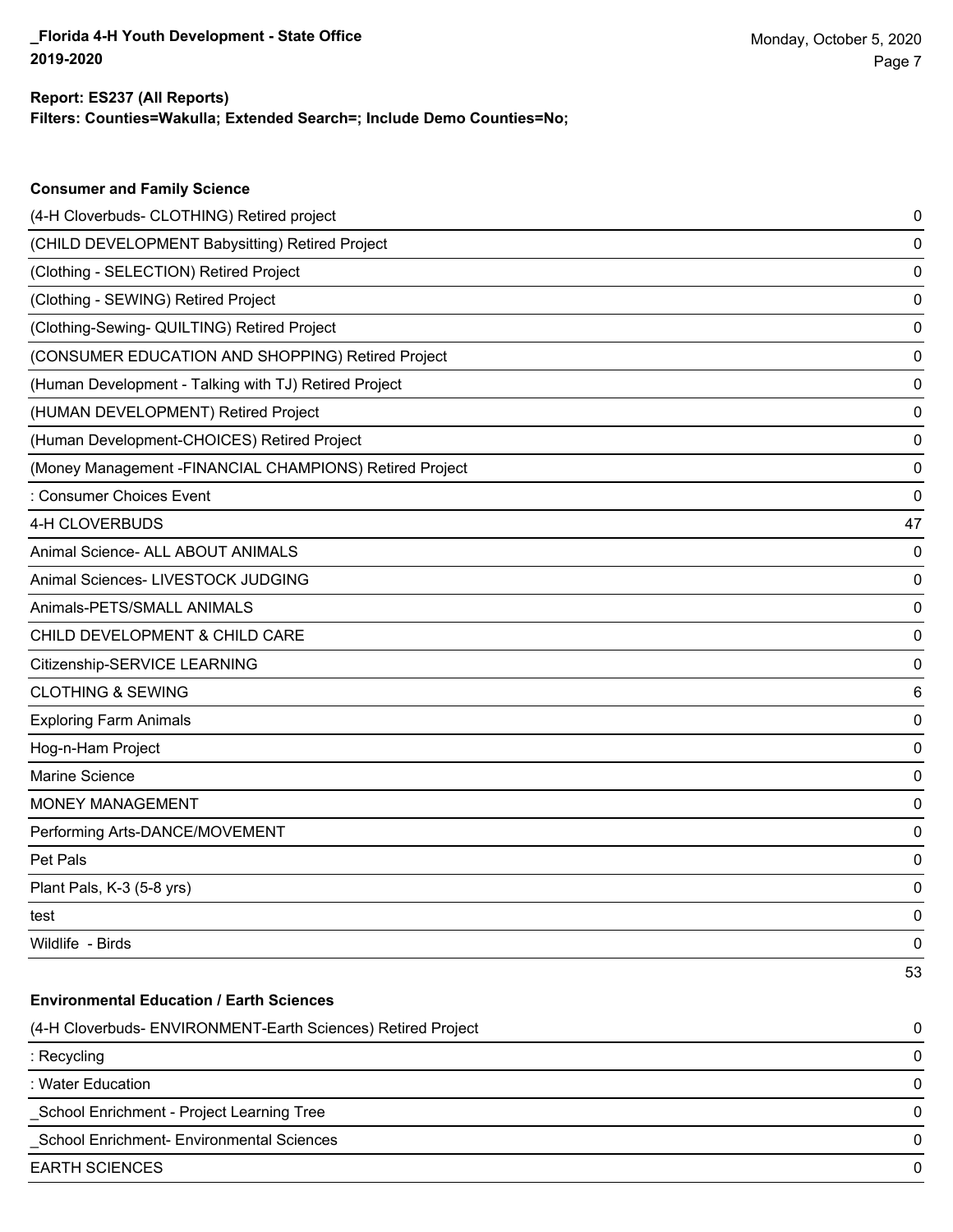**Filters: Counties=Wakulla; Extended Search=; Include Demo Counties=No;**

| <b>ENERGY</b>                                         | 0  |
|-------------------------------------------------------|----|
| <b>ENVIRONMENTAL SCIENCES</b>                         | 0  |
| <b>FORESTRY</b>                                       | 0  |
| <b>OUTDOOR EDUCATION</b>                              | 1  |
| SOIL AND WATER SCIENCES                               | 0  |
| <b>SPORTFISHING</b>                                   | 0  |
| <b>SS - SHOOTING SPORTS</b>                           | 9  |
| <b>SS-ARCHERY</b>                                     | 21 |
| SS-HUNTING 10y/o                                      | 2  |
| SS-MUZZLELOADING 12y/o                                | 0  |
| SS-RIFLE, AIR                                         | 0  |
| SS- RIFLE, SMALL BORE                                 | 0  |
| SS-SHOTGUN 10y/o                                      | 7  |
| <b>WILDLIFE &amp; HABITATS</b>                        |    |
|                                                       | 41 |
| <b>Foods and Nutrition</b>                            |    |
| (4-H Cloverbuds- FOODS & NUTRITION) Retired Project   | 0  |
| (Food - SPORTS NUTRITION) Retired Project             | 0  |
| (FOOD AND FOOD PRESERVATION SCIENCES) Retired Project | 0  |
| (FOOD PREP AND COOKING) Retired Project               | 0  |
| (Food Prep- BREADS & BREADMAKING) Retired Project     | 0  |
| (Food Prep- DAIRY FOODS) Retired Project              | 0  |
| (Food Prep- MICROWAVE MAGIC) Retired Project          | 0  |
|                                                       |    |

(Food Science- FOOD PRESERVATION) Retired Project 0 \_School Enrichment - Up for the Challenge 0

\_School Enrichment - YUM 0

\_School Enrichment - YUMMEE 0

\_School Enrichment- Nutrition 0

FOOD & NUTRITION 42

### **Health**

| (Health-HEALTH ROCKS) Retired Project       |   |
|---------------------------------------------|---|
| (HEALTH: PHYSICAL ACTIVITY) Retired Project | 0 |
| : Healthy Living                            | 0 |
| PERSONAL WELL BEING                         | ົ |
|                                             |   |

42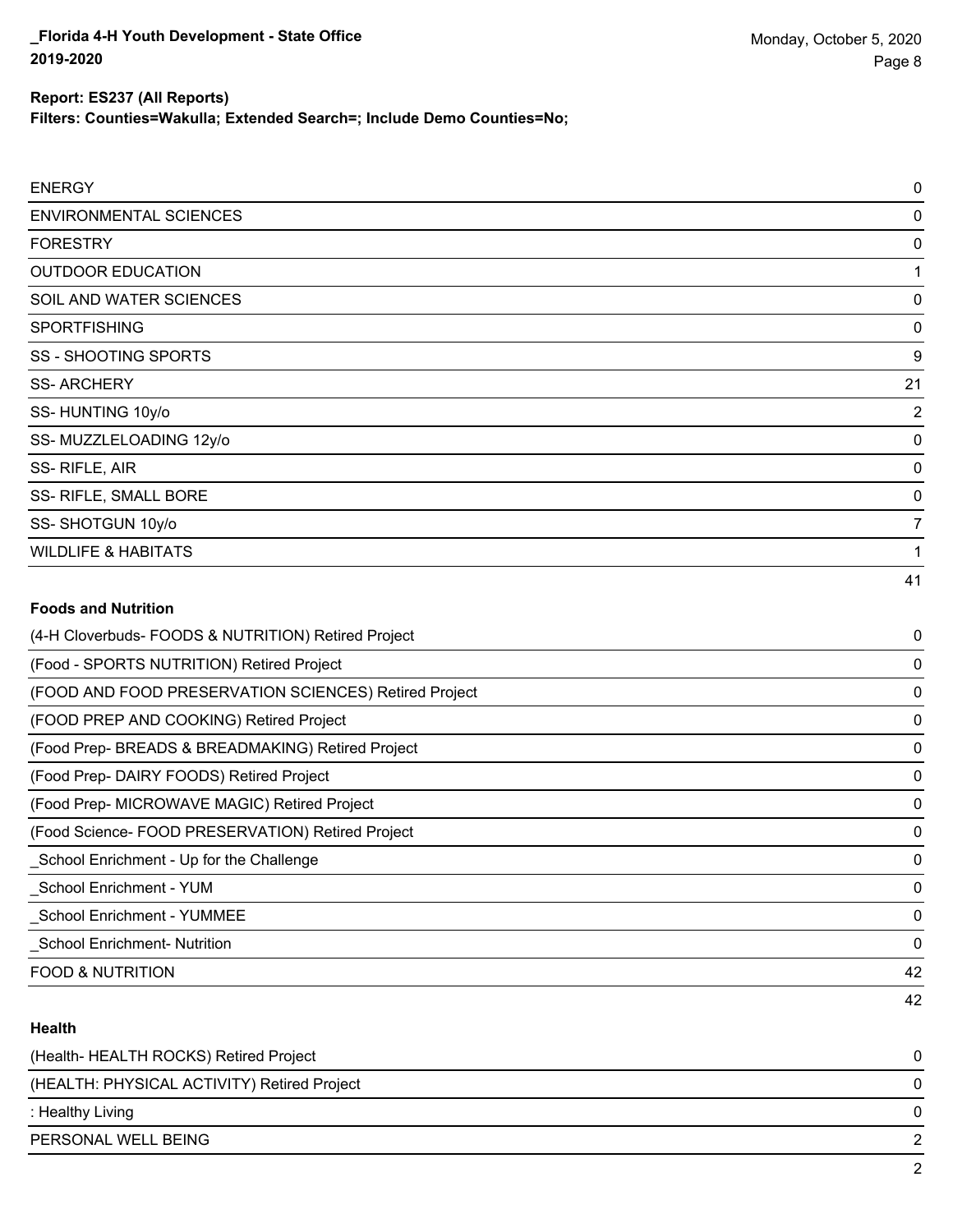#### **Report: ES237 (All Reports)**

**Filters: Counties=Wakulla; Extended Search=; Include Demo Counties=No;**

| <b>Leadership and Personal Development</b>                 |                |
|------------------------------------------------------------|----------------|
| (4-H Cloverbuds- LEADERSHIP) Retired Project               | 0              |
| (4-H Cloverbuds_DISCOVERY Projects) Retired Project        | 0              |
| (Home Environment- CHANGING SPACES) Retired Project        | 0              |
| (Plant Sciences - Mowing for Money) Retired Project        | 0              |
| (Workforce Prep- CAREER DEVELOPMENT) Retired Project       | 0              |
| (Workforce Prep- ENTREPRENEURSHIP) Retired Project         | 0              |
| : Character Education                                      | 0              |
| : Personal Development                                     | 0              |
| <b>EXPLORING 4-H</b>                                       | 12             |
| LEADERSHIP DEVELOPMENT                                     | 3              |
| <b>WORKPLACE PREPARATION</b>                               | 0              |
|                                                            | 15             |
| <b>Personal Safety</b>                                     |                |
| (Health and Safety- ATV SAFETY) Retired Project            | 0              |
| (Health- EMERGENCY PREPARDNESS) Retired Project            | 0              |
| <b>ATV SAFETY</b>                                          | $\mathbf{1}$   |
| <b>SAFETY</b>                                              | 0              |
|                                                            | 1              |
| <b>Physical Sciences</b>                                   |                |
| (ASTRONOMY) Retired Project                                | 0              |
| : Weather and Climate                                      | 0              |
| <b>AEROSPACE</b>                                           | $\overline{2}$ |
|                                                            | $\overline{2}$ |
| <b>Plant Science</b>                                       |                |
| (4-H Cloverbuds- PLANT SCIENCES-Gardening) Retired Project | 0              |
| (GROWING CITRUS) Retired Project                           | 0              |
| (Plant Sciences-GARDENING) Retired Project                 | 0              |

(Plants -Gardening- FLOWERS) Retired Project 0

(Plants -Gardening- VEGETABLES) Retired Project 0

(Plants -Gardening-CONTAINER GARDENING) Retired Project 0

\_School Enrichment- Gardening and Plants 0

GARDENING AND PLANTS O

GARDENING AND PLANTS: JR MASTER GARDENER 0